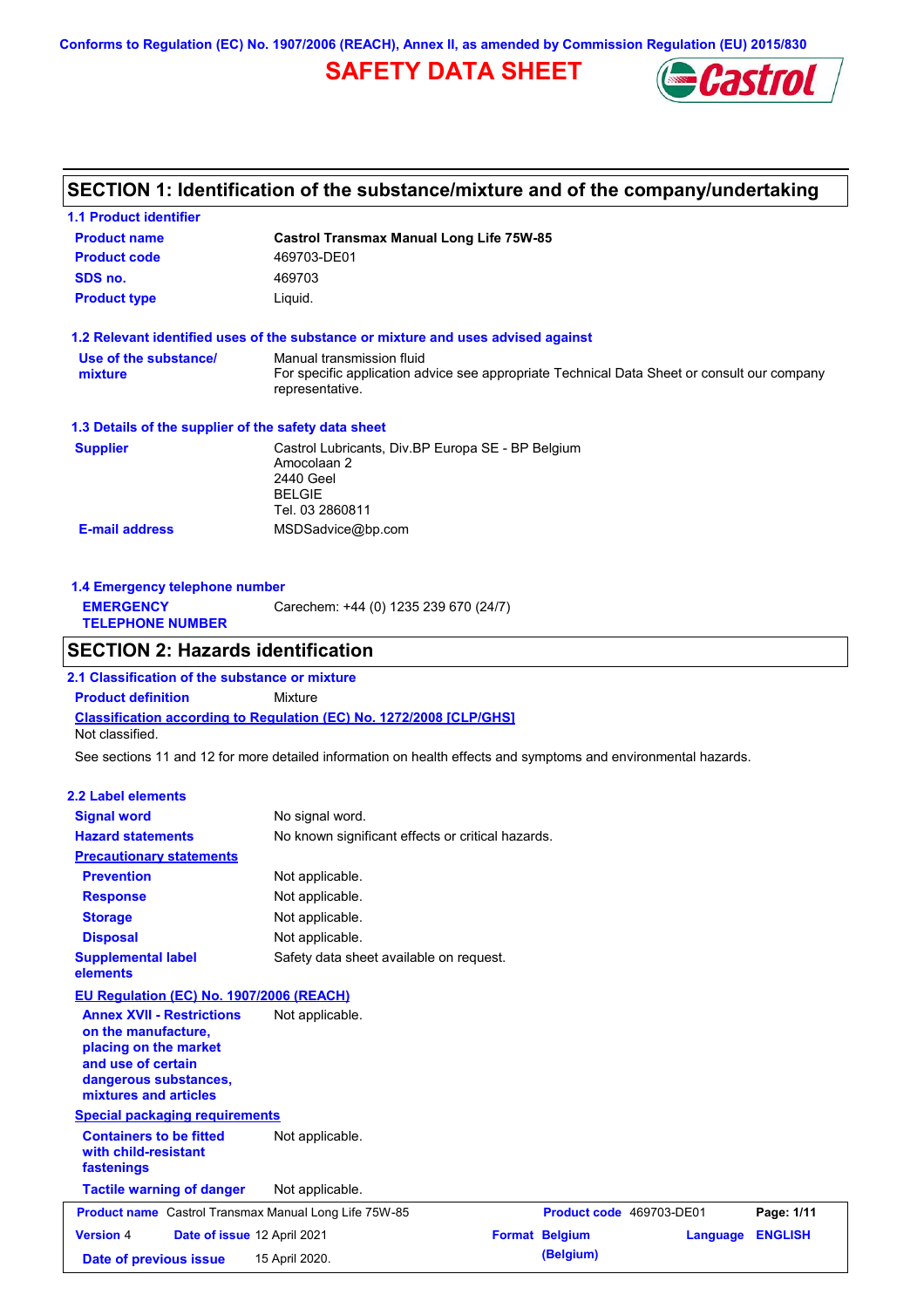## **SECTION 2: Hazards identification**

#### **2.3 Other hazards**

**Results of PBT and vPvB assessment Product meets the criteria for PBT or vPvB according to Regulation (EC) No. 1907/2006, Annex XIII**

Product does not meet the criteria for PBT or vPvB according to Regulation (EC) No. 1907/2006, Annex XIII.

This mixture does not contain any substances that are assessed to be a PBT or a vPvB.

**Other hazards which do not result in classification** Defatting to the skin.

### **SECTION 3: Composition/information on ingredients**

#### **3.2 Mixtures**

#### **Mixture Product definition**

Synthetic base stock. Proprietary performance additives.

| <b>Product/ingredient</b><br>name                             | <b>Identifiers</b>                                                                     | %           | <b>Regulation (EC) No.</b><br>1272/2008 [CLP] | Type    |
|---------------------------------------------------------------|----------------------------------------------------------------------------------------|-------------|-----------------------------------------------|---------|
| 1-Decene, homopolymer,<br>hydrogenated                        | REACH #: 01-2119486452-34<br>EC: 500-183-1<br>CAS: 68037-01-4                          | ≥25 - ≤50   | Asp. Tox. 1, H304                             | $[1]$   |
| Dec-1-ene, trimers, hydrogenated                              | REACH #: 01-2119493949-12 ≥25 - ≤50<br>EC: 500-393-3<br>CAS: 157707-86-3               |             | Asp. Tox. 1, H304                             | $[1]$   |
| Dec-1-ene, dimers, hydrogenated                               | REACH #: 01-2119493069-28<br>$EC: 500-228-5$<br>CAS: 68649-11-6                        | $≥10 - ≤25$ | Acute Tox. 4, H332<br>Asp. Tox. 1, H304       | $[1]$   |
| Distillates (petroleum), hydrotreated<br>heavy paraffinic     | REACH #: 01-2119484627-25<br>$EC: 265-157-1$<br>CAS: 64742-54-7<br>Index: 649-467-00-8 | ב≥          | Not classified.                               | $[2]$   |
| Distillates (petroleum), solvent-<br>dewaxed heavy paraffinic | REACH #: 01-2119471299-27<br>EC: 265-169-7<br>CAS: 64742-65-0<br>Index: 649-474-00-6   | ב≥          | Asp. Tox. 1, H304                             | [1] [2] |

**See Section 16 for the full text of the H statements declared above.**

#### **Type**

[1] Substance classified with a health or environmental hazard

[2] Substance with a workplace exposure limit

[3] Substance meets the criteria for PBT according to Regulation (EC) No. 1907/2006, Annex XIII

[4] Substance meets the criteria for vPvB according to Regulation (EC) No. 1907/2006, Annex XIII

[5] Substance of equivalent concern

[6] Additional disclosure due to company policy

Occupational exposure limits, if available, are listed in Section 8.

#### **SECTION 4: First aid measures**

| 4.1 Description of first aid measures |                                                                                                                                                                                                                                                               |
|---------------------------------------|---------------------------------------------------------------------------------------------------------------------------------------------------------------------------------------------------------------------------------------------------------------|
| <b>Eye contact</b>                    | In case of contact, immediately flush eyes with plenty of water for at least 15 minutes. Eyelids<br>should be held away from the eyeball to ensure thorough rinsing. Check for and remove any<br>contact lenses. Get medical attention.                       |
| <b>Skin contact</b>                   | Wash skin thoroughly with soap and water or use recognised skin cleanser. Remove<br>contaminated clothing and shoes. Wash clothing before reuse. Clean shoes thoroughly before<br>reuse. Get medical attention if irritation develops.                        |
| <b>Inhalation</b>                     | $\mathbf{F}$ inhaled, remove to fresh air. In case of inhalation of decomposition products in a fire,<br>symptoms may be delayed. The exposed person may need to be kept under medical<br>surveillance for 48 hours. Get medical attention if symptoms occur. |
| <b>Ingestion</b>                      | Do not induce vomiting unless directed to do so by medical personnel. Get medical attention if<br>symptoms occur.                                                                                                                                             |
| <b>Protection of first-aiders</b>     | No action shall be taken involving any personal risk or without suitable training.                                                                                                                                                                            |

#### **4.2 Most important symptoms and effects, both acute and delayed**

| <b>Product name</b> Castrol Transmax Manual Long Life 75W-85 |  |                             | <b>Product code</b> 469703-DE01 | Page: 2/11            |                         |  |
|--------------------------------------------------------------|--|-----------------------------|---------------------------------|-----------------------|-------------------------|--|
| <b>Version 4</b>                                             |  | Date of issue 12 April 2021 |                                 | <b>Format Belgium</b> | <b>Language ENGLISH</b> |  |
| Date of previous issue                                       |  | 15 April 2020.              |                                 | (Belgium)             |                         |  |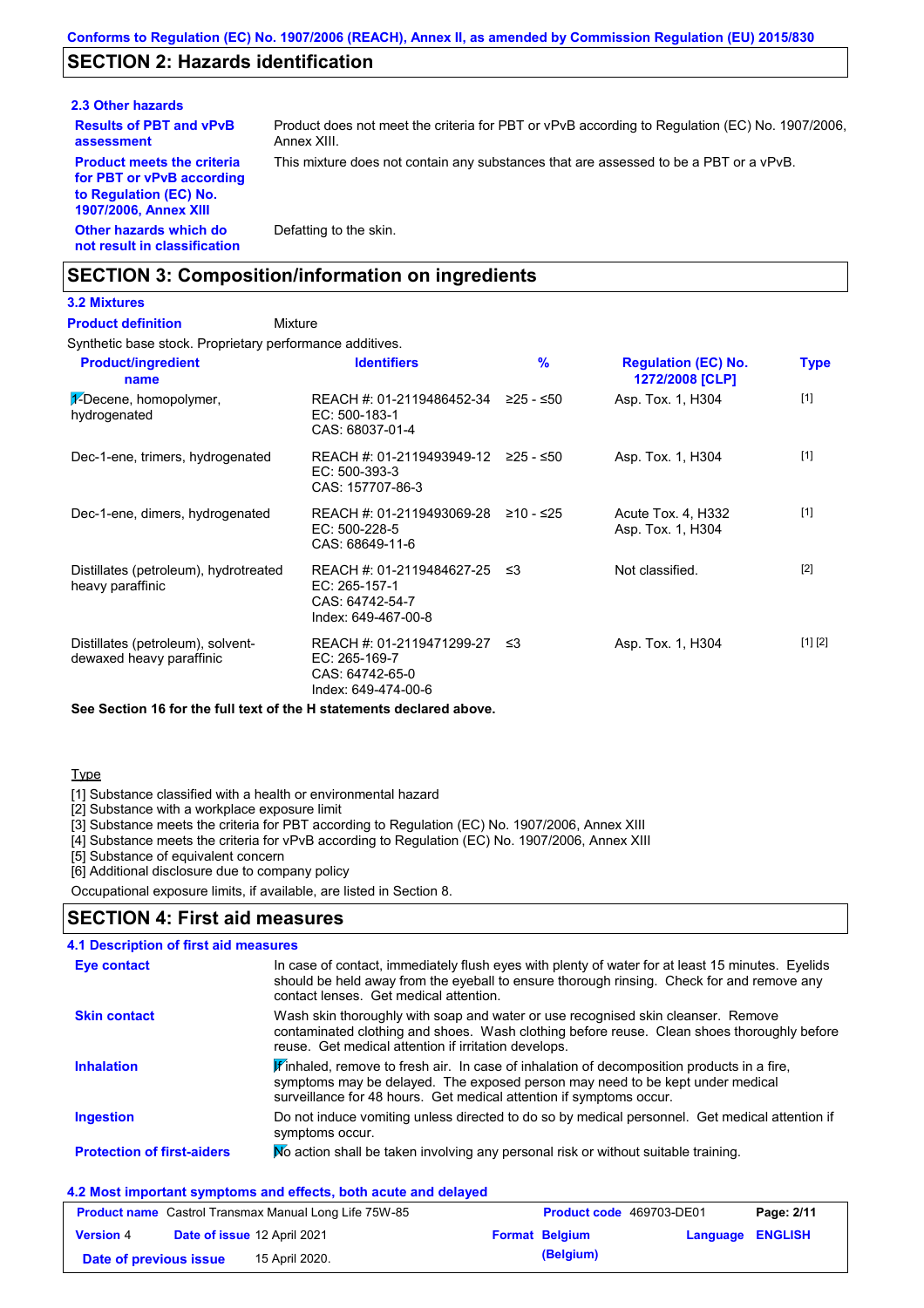## **SECTION 4: First aid measures**

|                                       | See Section 11 for more detailed information on health effects and symptoms.                                               |
|---------------------------------------|----------------------------------------------------------------------------------------------------------------------------|
| <b>Potential acute health effects</b> |                                                                                                                            |
| <b>Inhalation</b>                     | <b>Exposure to decomposition products may cause a health hazard.</b> Serious effects may be<br>delayed following exposure. |
| <b>Ingestion</b>                      | No known significant effects or critical hazards.                                                                          |
| <b>Skin contact</b>                   | Defatting to the skin. May cause skin dryness and irritation.                                                              |
| Eye contact                           | No known significant effects or critical hazards.                                                                          |
|                                       | Delayed and immediate effects as well as chronic effects from short and long-term exposure                                 |
| <b>Inhalation</b>                     | Overexposure to the inhalation of airborne droplets or aerosols may cause irritation of the<br>respiratory tract.          |
| <b>Ingestion</b>                      | Ingestion of large quantities may cause nausea and diarrhoea.                                                              |
| <b>Skin contact</b>                   | Prolonged or repeated contact can defat the skin and lead to irritation and/or dermatitis.                                 |
| Eye contact                           | Potential risk of transient stinging or redness if accidental eye contact occurs.                                          |
|                                       |                                                                                                                            |

#### **Notes to physician Treatment should in general be symptomatic and directed to relieving any effects.** In case of inhalation of decomposition products in a fire, symptoms may be delayed. The exposed person may need to be kept under medical surveillance for 48 hours. **4.3 Indication of any immediate medical attention and special treatment needed**

# **SECTION 5: Firefighting measures**

| 5.1 Extinguishing media                                   |                                                                                                                                                                                                                                                                                                                                                                   |
|-----------------------------------------------------------|-------------------------------------------------------------------------------------------------------------------------------------------------------------------------------------------------------------------------------------------------------------------------------------------------------------------------------------------------------------------|
| <b>Suitable extinguishing</b><br>media                    | In case of fire, use foam, dry chemical or carbon dioxide extinguisher or spray.                                                                                                                                                                                                                                                                                  |
| <b>Unsuitable extinguishing</b><br>media                  | Do not use water jet. The use of a water jet may cause the fire to spread by splashing the<br>burning product.                                                                                                                                                                                                                                                    |
| 5.2 Special hazards arising from the substance or mixture |                                                                                                                                                                                                                                                                                                                                                                   |
| <b>Hazards from the</b><br>substance or mixture           | In a fire or if heated, a pressure increase will occur and the container may burst.                                                                                                                                                                                                                                                                               |
| <b>Hazardous combustion</b><br>products                   | Combustion products may include the following:<br>carbon oxides $(CO, CO2)$ (carbon monoxide, carbon dioxide)<br>nitrogen oxides (NO, $NO2$ etc.)                                                                                                                                                                                                                 |
| <b>5.3 Advice for firefighters</b>                        |                                                                                                                                                                                                                                                                                                                                                                   |
| <b>Special precautions for</b><br>fire-fighters           | No action shall be taken involving any personal risk or without suitable training. Promptly<br>isolate the scene by removing all persons from the vicinity of the incident if there is a fire.                                                                                                                                                                    |
| <b>Special protective</b><br>equipment for fire-fighters  | Fire-fighters should wear appropriate protective equipment and self-contained breathing<br>apparatus (SCBA) with a full face-piece operated in positive pressure mode. Clothing for fire-<br>fighters (including helmets, protective boots and gloves) conforming to European standard EN<br>469 will provide a basic level of protection for chemical incidents. |

### **SECTION 6: Accidental release measures**

## **6.1 Personal precautions, protective equipment and emergency procedures**

| For non-emergency<br>personnel          | No action shall be taken involving any personal risk or without suitable training. Evacuate<br>surrounding areas. Keep unnecessary and unprotected personnel from entering. Do not touch<br>or walk through spilt material. Floors may be slippery; use care to avoid falling. Put on<br>appropriate personal protective equipment. |
|-----------------------------------------|-------------------------------------------------------------------------------------------------------------------------------------------------------------------------------------------------------------------------------------------------------------------------------------------------------------------------------------|
| For emergency responders                | K specialised clothing is required to deal with the spillage, take note of any information in<br>Section 8 on suitable and unsuitable materials. See also the information in "For non-<br>emergency personnel".                                                                                                                     |
| <b>6.2 Environmental</b><br>precautions | Avoid dispersal of spilt material and runoff and contact with soil, waterways, drains and sewers.<br>Inform the relevant authorities if the product has caused environmental pollution (sewers,<br>waterways, soil or air).                                                                                                         |

### **6.3 Methods and material for containment and cleaning up**

Stop leak if without risk. Move containers from spill area. Absorb with an inert material and place in an appropriate waste disposal container. Dispose of via a licensed waste disposal contractor. **Small spill**

| <b>Product name</b> Castrol Transmax Manual Long Life 75W-85 |  |                                    | <b>Product code</b> 469703-DE01 | Page: 3/11            |                  |  |
|--------------------------------------------------------------|--|------------------------------------|---------------------------------|-----------------------|------------------|--|
| <b>Version 4</b>                                             |  | <b>Date of issue 12 April 2021</b> |                                 | <b>Format Belgium</b> | Language ENGLISH |  |
| Date of previous issue                                       |  | 15 April 2020.                     |                                 | (Belgium)             |                  |  |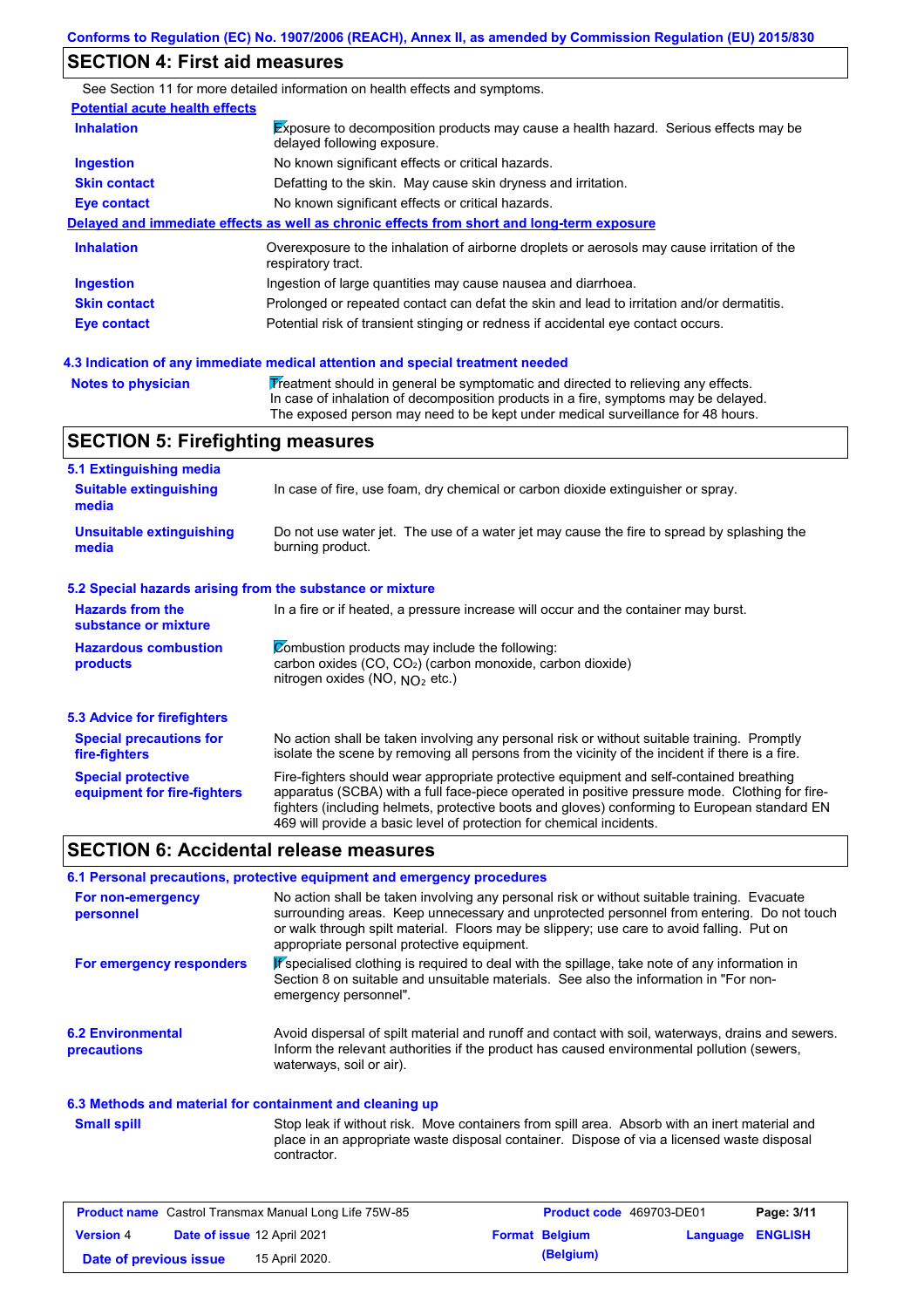# **SECTION 6: Accidental release measures**

| Large spill                               | Stop leak if without risk. Move containers from spill area. Prevent entry into sewers, water<br>courses, basements or confined areas. Contain and collect spillage with non-combustible,<br>absorbent material e.g. sand, earth, vermiculite or diatomaceous earth and place in container<br>for disposal according to local regulations. Dispose of via a licensed waste disposal contractor. |
|-------------------------------------------|------------------------------------------------------------------------------------------------------------------------------------------------------------------------------------------------------------------------------------------------------------------------------------------------------------------------------------------------------------------------------------------------|
| 6.4 Reference to other<br><b>sections</b> | See Section 1 for emergency contact information.<br>See Section 5 for firefighting measures.<br>See Section 8 for information on appropriate personal protective equipment.<br>See Section 12 for environmental precautions.<br>See Section 13 for additional waste treatment information.                                                                                                     |

# **SECTION 7: Handling and storage**

| 7.1 Precautions for safe handling                                             |                                                                                                                                                                                                                                                                                                                                                                                                                                                                                          |
|-------------------------------------------------------------------------------|------------------------------------------------------------------------------------------------------------------------------------------------------------------------------------------------------------------------------------------------------------------------------------------------------------------------------------------------------------------------------------------------------------------------------------------------------------------------------------------|
| <b>Protective measures</b>                                                    | Put on appropriate personal protective equipment.                                                                                                                                                                                                                                                                                                                                                                                                                                        |
| <b>Advice on general</b><br>occupational hygiene                              | Eating, drinking and smoking should be prohibited in areas where this material is handled.<br>stored and processed. Wash thoroughly after handling. Remove contaminated clothing and<br>protective equipment before entering eating areas. See also Section 8 for additional<br>information on hygiene measures.                                                                                                                                                                         |
| <b>7.2 Conditions for safe</b><br>storage, including any<br>incompatibilities | Store in accordance with local regulations. Store in a dry, cool and well-ventilated area, away<br>from incompatible materials (see Section 10). Keep away from heat and direct sunlight. Keep<br>container tightly closed and sealed until ready for use. Containers that have been opened must<br>be carefully resealed and kept upright to prevent leakage. Store and use only in equipment/<br>containers designed for use with this product. Do not store in unlabelled containers. |
| Not suitable                                                                  | Prolonged exposure to elevated temperature.                                                                                                                                                                                                                                                                                                                                                                                                                                              |
| 7.3 Specific end use(s)                                                       |                                                                                                                                                                                                                                                                                                                                                                                                                                                                                          |
| <b>Recommendations</b>                                                        | See section 1.2 and Exposure scenarios in annex, if applicable.                                                                                                                                                                                                                                                                                                                                                                                                                          |

# **SECTION 8: Exposure controls/personal protection**

## **8.1 Control parameters**

**Occupational exposure limits**

| <b>Product/ingredient name</b>                               |  | <b>Exposure limit values</b>                                                                                                                                                                                                                                                                                                                                                                                                                                                                                                                                                                                                                                                                                                                                                                                                                                                                                                                                                                                               |
|--------------------------------------------------------------|--|----------------------------------------------------------------------------------------------------------------------------------------------------------------------------------------------------------------------------------------------------------------------------------------------------------------------------------------------------------------------------------------------------------------------------------------------------------------------------------------------------------------------------------------------------------------------------------------------------------------------------------------------------------------------------------------------------------------------------------------------------------------------------------------------------------------------------------------------------------------------------------------------------------------------------------------------------------------------------------------------------------------------------|
| Distillates (petroleum), hydrotreated heavy paraffinic       |  | Limit values (Belgium).<br>TWA: 5 mg/m <sup>3</sup> 8 hours. Issued/Revised: 10/2002 Form: Mist<br>STEL: 10 mg/m <sup>3</sup> 15 minutes. Issued/Revised: 10/2002 Form: Mist                                                                                                                                                                                                                                                                                                                                                                                                                                                                                                                                                                                                                                                                                                                                                                                                                                               |
| Distillates (petroleum), solvent-dewaxed heavy<br>paraffinic |  | Limit values (Belgium).<br>TWA: 5 mg/m <sup>3</sup> 8 hours. Issued/Revised: 10/2002 Form: Mist<br>STEL: 10 mg/m <sup>3</sup> 15 minutes. Issued/Revised: 10/2002 Form: Mist                                                                                                                                                                                                                                                                                                                                                                                                                                                                                                                                                                                                                                                                                                                                                                                                                                               |
| guidance only.                                               |  | Whilst specific OELs for certain components may be shown in this section, other components may be present in any mist,<br>vapour or dust produced. Therefore, the specific OELs may not be applicable to the product as a whole and are provided for                                                                                                                                                                                                                                                                                                                                                                                                                                                                                                                                                                                                                                                                                                                                                                       |
| <b>Recommended monitoring</b><br>procedures                  |  | If this product contains ingredients with exposure limits, personal, workplace atmosphere or<br>biological monitoring may be required to determine the effectiveness of the ventilation or other<br>control measures and/or the necessity to use respiratory protective equipment. Reference<br>should be made to monitoring standards, such as the following: European Standard EN 689<br>(Workplace atmospheres - Guidance for the assessment of exposure by inhalation to chemical<br>agents for comparison with limit values and measurement strategy) European Standard EN<br>14042 (Workplace atmospheres - Guide for the application and use of procedures for the<br>assessment of exposure to chemical and biological agents) European Standard EN 482<br>(Workplace atmospheres - General requirements for the performance of procedures for the<br>measurement of chemical agents) Reference to national guidance documents for methods for<br>the determination of hazardous substances will also be required. |
| <b>Derived No Effect Level</b><br>No DNELs/DMELs available.  |  |                                                                                                                                                                                                                                                                                                                                                                                                                                                                                                                                                                                                                                                                                                                                                                                                                                                                                                                                                                                                                            |

### **Predicted No Effect Concentration**

No PNECs available

#### **8.2 Exposure controls**

| <b>Product name</b> Castrol Transmax Manual Long Life 75W-85 |                             |                | Product code 469703-DE01 |                       | Page: 4/11              |  |
|--------------------------------------------------------------|-----------------------------|----------------|--------------------------|-----------------------|-------------------------|--|
| <b>Version 4</b>                                             | Date of issue 12 April 2021 |                |                          | <b>Format Belgium</b> | <b>Language ENGLISH</b> |  |
| Date of previous issue                                       |                             | 15 April 2020. |                          | (Belgium)             |                         |  |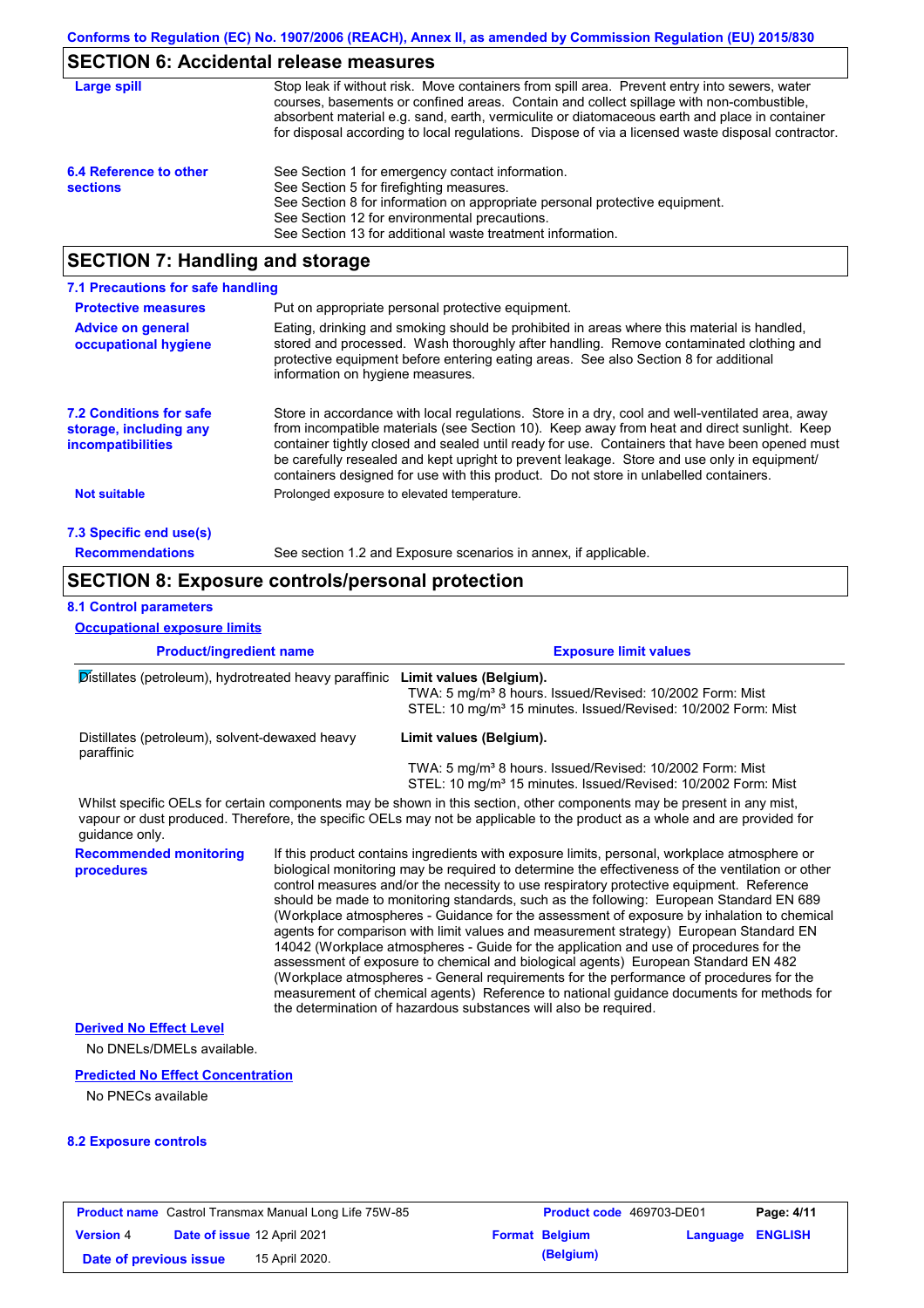# **SECTION 8: Exposure controls/personal protection**

| <b>Appropriate engineering</b>        | Provide exhaust ventilation or other engineering controls to keep the relevant airborne           |
|---------------------------------------|---------------------------------------------------------------------------------------------------|
| controls                              | concentrations below their respective occupational exposure limits.                               |
|                                       | All activities involving chemicals should be assessed for their risks to health, to ensure        |
|                                       | exposures are adequately controlled. Personal protective equipment should only be considered      |
|                                       | after other forms of control measures (e.g. engineering controls) have been suitably evaluated.   |
|                                       | Personal protective equipment should conform to appropriate standards, be suitable for use, be    |
|                                       | kept in good condition and properly maintained.                                                   |
|                                       | Your supplier of personal protective equipment should be consulted for advice on selection and    |
|                                       | appropriate standards. For further information contact your national organisation for standards.  |
|                                       | The final choice of protective equipment will depend upon a risk assessment. It is important to   |
|                                       | ensure that all items of personal protective equipment are compatible.                            |
| <b>Individual protection measures</b> |                                                                                                   |
|                                       |                                                                                                   |
| <b>Hygiene measures</b>               | Wash hands, forearms and face thoroughly after handling chemical products, before eating,         |
|                                       | smoking and using the lavatory and at the end of the working period. Ensure that eyewash          |
|                                       | stations and safety showers are close to the workstation location.                                |
| <b>Respiratory protection</b>         | In case of insufficient ventilation, wear suitable respiratory equipment.                         |
|                                       | The correct choice of respiratory protection depends upon the chemicals being handled, the        |
|                                       | conditions of work and use, and the condition of the respiratory equipment. Safety procedures     |
|                                       |                                                                                                   |
|                                       | should be developed for each intended application. Respiratory protection equipment should        |
|                                       | therefore be chosen in consultation with the supplier/manufacturer and with a full assessment     |
|                                       | of the working conditions.                                                                        |
| <b>Eye/face protection</b>            | Safety glasses with side shields.                                                                 |
| <b>Skin protection</b>                |                                                                                                   |
| <b>Hand protection</b>                | <b>General Information:</b>                                                                       |
|                                       |                                                                                                   |
|                                       | Because specific work environments and material handling practices vary, safety procedures        |
|                                       | should be developed for each intended application. The correct choice of protective gloves        |
|                                       | depends upon the chemicals being handled, and the conditions of work and use. Most gloves         |
|                                       | provide protection for only a limited time before they must be discarded and replaced (even the   |
|                                       | best chemically resistant gloves will break down after repeated chemical exposures).              |
|                                       |                                                                                                   |
|                                       | Gloves should be chosen in consultation with the supplier / manufacturer and taking account of    |
|                                       | a full assessment of the working conditions.                                                      |
|                                       |                                                                                                   |
|                                       | Recommended: Nitrile gloves.                                                                      |
|                                       | <b>Breakthrough time:</b>                                                                         |
|                                       |                                                                                                   |
|                                       | Breakthrough time data are generated by glove manufacturers under laboratory test conditions      |
|                                       | and represent how long a glove can be expected to provide effective permeation resistance. It     |
|                                       | is important when following breakthrough time recommendations that actual workplace               |
|                                       | conditions are taken into account. Always consult with your glove supplier for up-to-date         |
|                                       |                                                                                                   |
|                                       | technical information on breakthrough times for the recommended glove type.                       |
|                                       | Our recommendations on the selection of gloves are as follows:                                    |
|                                       | Continuous contact:                                                                               |
|                                       |                                                                                                   |
|                                       | Gloves with a minimum breakthrough time of 240 minutes, or >480 minutes if suitable gloves        |
|                                       | can be obtained.                                                                                  |
|                                       | If suitable gloves are not available to offer that level of protection, gloves with shorter       |
|                                       | breakthrough times may be acceptable as long as appropriate glove maintenance and                 |
|                                       | replacement regimes are determined and adhered to.                                                |
|                                       |                                                                                                   |
|                                       | Short-term / splash protection:                                                                   |
|                                       |                                                                                                   |
|                                       | Recommended breakthrough times as above.                                                          |
|                                       | It is recognised that for short-term, transient exposures, gloves with shorter breakthrough times |
|                                       | may commonly be used. Therefore, appropriate maintenance and replacement regimes must             |
|                                       | be determined and rigorously followed.                                                            |
|                                       |                                                                                                   |
|                                       | <b>Glove Thickness:</b>                                                                           |
|                                       | For general applications, we recommend gloves with a thickness typically greater than 0.35 mm.    |
|                                       | It should be emphasised that glove thickness is not necessarily a good predictor of glove         |
|                                       | resistance to a specific chemical, as the permeation efficiency of the glove will be dependent    |
|                                       |                                                                                                   |
|                                       | on the exact composition of the glove material. Therefore, glove selection should also be based   |
|                                       | on consideration of the task requirements and knowledge of breakthrough times.                    |
|                                       | Glove thickness may also vary depending on the glove manufacturer, the glove type and the         |
|                                       | glove model. Therefore, the manufacturers' technical data should always be taken into account     |
|                                       | to ensure selection of the most appropriate glove for the task.                                   |
|                                       |                                                                                                   |

|                        |                                    | <b>Product name</b> Castrol Transmax Manual Long Life 75W-85 | Product code 469703-DE01 |                  | Page: 5/11 |
|------------------------|------------------------------------|--------------------------------------------------------------|--------------------------|------------------|------------|
| <b>Version 4</b>       | <b>Date of issue 12 April 2021</b> |                                                              | <b>Format Belgium</b>    | Language ENGLISH |            |
| Date of previous issue |                                    | 15 April 2020.                                               | (Belgium)                |                  |            |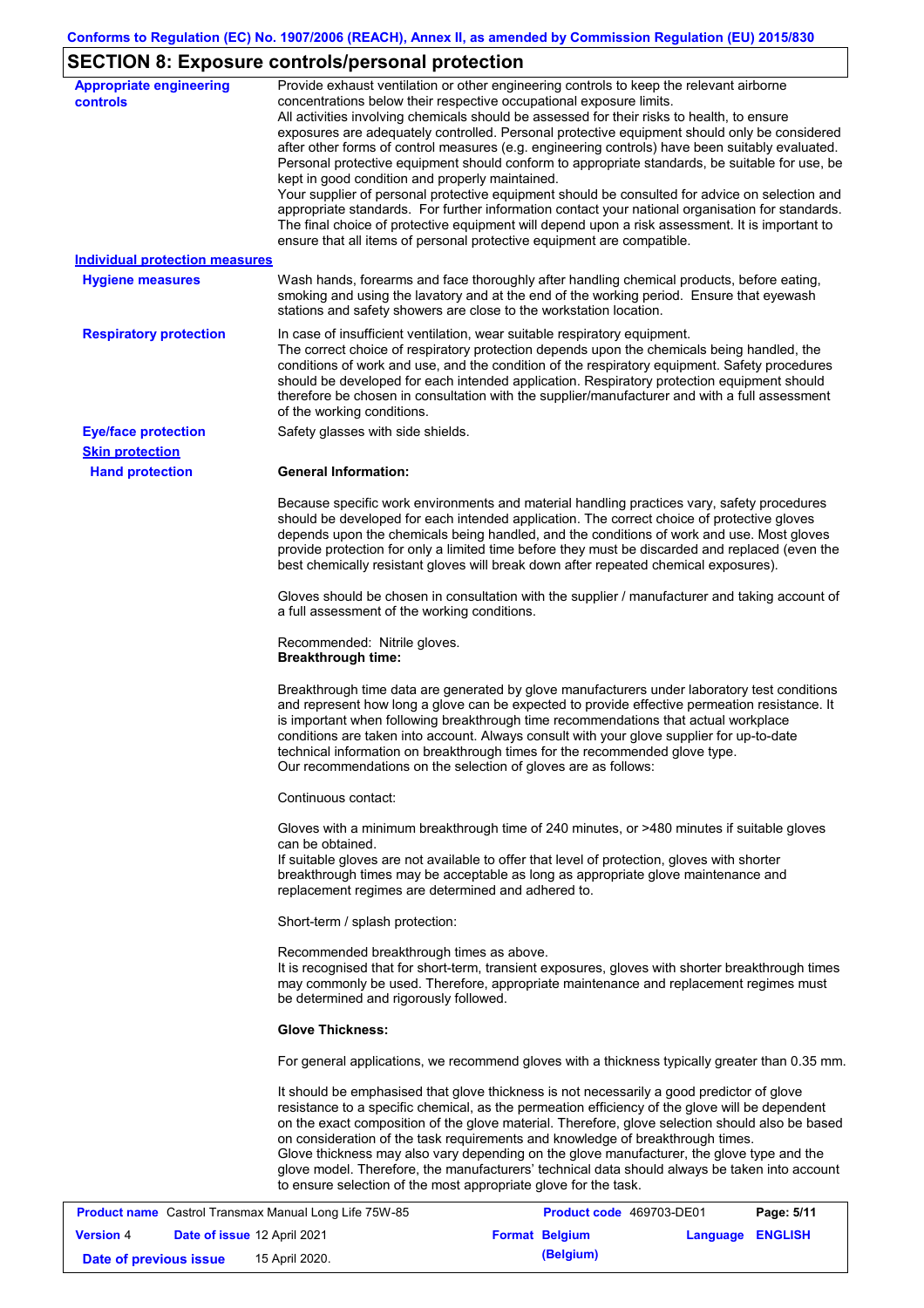# **SECTION 8: Exposure controls/personal protection**

|                                           | Note: Depending on the activity being conducted, gloves of varying thickness may be required<br>for specific tasks. For example:                                                                                                                                                                                                                                                                                                                                                                                                                                                                                                                                                      |
|-------------------------------------------|---------------------------------------------------------------------------------------------------------------------------------------------------------------------------------------------------------------------------------------------------------------------------------------------------------------------------------------------------------------------------------------------------------------------------------------------------------------------------------------------------------------------------------------------------------------------------------------------------------------------------------------------------------------------------------------|
|                                           | • Thinner gloves (down to 0.1 mm or less) may be required where a high degree of manual<br>dexterity is needed. However, these gloves are only likely to give short duration protection and<br>would normally be just for single use applications, then disposed of.                                                                                                                                                                                                                                                                                                                                                                                                                  |
|                                           | • Thicker gloves (up to 3 mm or more) may be required where there is a mechanical (as well<br>as a chemical) risk i.e. where there is abrasion or puncture potential.                                                                                                                                                                                                                                                                                                                                                                                                                                                                                                                 |
| <b>Skin and body</b>                      | Use of protective clothing is good industrial practice.<br>Personal protective equipment for the body should be selected based on the task being<br>performed and the risks involved and should be approved by a specialist before handling this<br>product.<br>Cotton or polyester/cotton overalls will only provide protection against light superficial<br>contamination that will not soak through to the skin. Overalls should be laundered on a regular<br>basis. When the risk of skin exposure is high (e.g. when cleaning up spillages or if there is a<br>risk of splashing) then chemical resistant aprons and/or impervious chemical suits and boots<br>will be required. |
| <b>Refer to standards:</b>                | Respiratory protection: EN 529<br>Gloves: EN 420, EN 374<br>Eye protection: EN 166<br>Filtering half-mask: EN 149<br>Filtering half-mask with valve: EN 405<br>Half-mask: EN 140 plus filter<br>Full-face mask: EN 136 plus filter<br>Particulate filters: EN 143<br>Gas/combined filters: EN 14387                                                                                                                                                                                                                                                                                                                                                                                   |
| <b>Environmental exposure</b><br>controls | Emissions from ventilation or work process equipment should be checked to ensure they<br>comply with the requirements of environmental protection legislation. In some cases, fume<br>scrubbers, filters or engineering modifications to the process equipment will be necessary to<br>reduce emissions to acceptable levels.                                                                                                                                                                                                                                                                                                                                                         |

# **SECTION 9: Physical and chemical properties**

| 9.1 Information on basic physical and chemical properties |                                                                                                                                        |                       |                          |                |
|-----------------------------------------------------------|----------------------------------------------------------------------------------------------------------------------------------------|-----------------------|--------------------------|----------------|
| <b>Appearance</b>                                         |                                                                                                                                        |                       |                          |                |
| <b>Physical state</b>                                     | Liquid.                                                                                                                                |                       |                          |                |
| <b>Colour</b>                                             | Brown.                                                                                                                                 |                       |                          |                |
| <b>Odour</b>                                              | Not available.                                                                                                                         |                       |                          |                |
| <b>Odour threshold</b>                                    | Not available.                                                                                                                         |                       |                          |                |
| pH                                                        | Mot applicable.                                                                                                                        |                       |                          |                |
| <b>Melting point/freezing point</b>                       | Not available.                                                                                                                         |                       |                          |                |
| Initial boiling point and boiling<br>range                | Not available.                                                                                                                         |                       |                          |                |
| <b>Pour point</b>                                         | $-60 °C$                                                                                                                               |                       |                          |                |
| <b>Flash point</b>                                        | Open cup: >200°C (>392°F) [Cleveland.]                                                                                                 |                       |                          |                |
| <b>Evaporation rate</b>                                   | Not available.                                                                                                                         |                       |                          |                |
| <b>Flammability (solid, gas)</b>                          | Not available.                                                                                                                         |                       |                          |                |
| <b>Upper/lower flammability or</b><br>explosive limits    | Not available.                                                                                                                         |                       |                          |                |
| <b>Vapour pressure</b>                                    | Not available.                                                                                                                         |                       |                          |                |
| <b>Vapour density</b>                                     | Not available.                                                                                                                         |                       |                          |                |
| <b>Relative density</b>                                   | Not available.                                                                                                                         |                       |                          |                |
| <b>Density</b>                                            | <1000 kg/m <sup>3</sup> (<1 g/cm <sup>3</sup> ) at 15 <sup>°</sup> C                                                                   |                       |                          |                |
| <b>Solubility(ies)</b>                                    | insoluble in water.                                                                                                                    |                       |                          |                |
| <b>Partition coefficient: n-octanol/</b><br>water         | >3                                                                                                                                     |                       |                          |                |
| <b>Auto-ignition temperature</b>                          | Not available.                                                                                                                         |                       |                          |                |
| <b>Decomposition temperature</b>                          | Not available.                                                                                                                         |                       |                          |                |
| <b>Viscosity</b>                                          | Kinematic: 64.6 mm <sup>2</sup> /s (64.6 cSt) at 40 $^{\circ}$ C<br>Kinematic: 11.5 to 12 mm <sup>2</sup> /s (11.5 to 12 cSt) at 100°C |                       |                          |                |
| <b>Explosive properties</b>                               | Not available.                                                                                                                         |                       |                          |                |
| Product name Castrol Transmax Manual Long Life 75W-85     |                                                                                                                                        |                       | Product code 469703-DE01 | Page: 6/11     |
| <b>Version 4</b><br>Date of issue 12 April 2021           |                                                                                                                                        | <b>Format Belgium</b> | Language                 | <b>ENGLISH</b> |
| Date of previous issue                                    | 15 April 2020.                                                                                                                         | (Belgium)             |                          |                |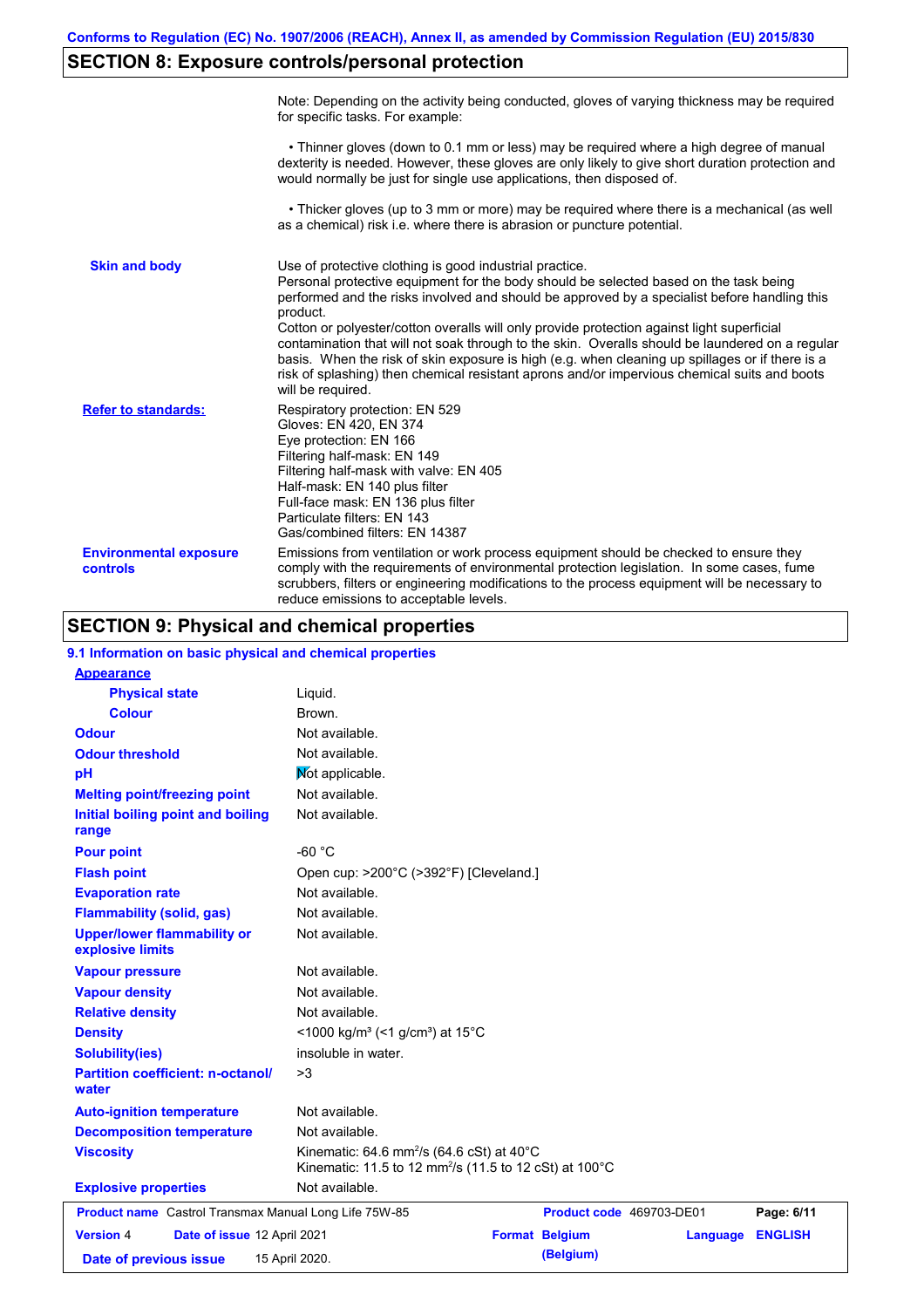# **SECTION 9: Physical and chemical properties**

**Oxidising properties** Not available.

#### **9.2 Other information**

No additional information.

| <b>SECTION 10: Stability and reactivity</b>       |                                                                                                                                                                         |  |  |  |
|---------------------------------------------------|-------------------------------------------------------------------------------------------------------------------------------------------------------------------------|--|--|--|
| <b>10.1 Reactivity</b>                            | No specific test data available for this product. Refer to Conditions to avoid and Incompatible<br>materials for additional information.                                |  |  |  |
| <b>10.2 Chemical stability</b>                    | The product is stable.                                                                                                                                                  |  |  |  |
| <b>10.3 Possibility of</b><br>hazardous reactions | Under normal conditions of storage and use, hazardous reactions will not occur.<br>Under normal conditions of storage and use, hazardous polymerisation will not occur. |  |  |  |
| <b>10.4 Conditions to avoid</b>                   | Avoid all possible sources of ignition (spark or flame).                                                                                                                |  |  |  |
| 10.5 Incompatible materials                       | Reactive or incompatible with the following materials: oxidising materials.                                                                                             |  |  |  |
| <b>10.6 Hazardous</b><br>decomposition products   | Under normal conditions of storage and use, hazardous decomposition products should not be<br>produced.                                                                 |  |  |  |

# **SECTION 11: Toxicological information**

### **11.1 Information on toxicological effects**

### **Acute toxicity estimates**

| <b>Product/ingredient name</b>                                                             |                                                                                                                             | Oral (mg/<br>kg) | <b>Dermal</b><br>(mg/kg) | <b>Inhalation</b><br>(gases)<br>(ppm) | <b>Inhalation</b><br>(vapours)<br>(mg/l) | <b>Inhalation</b><br><b>(dusts</b><br>and mists)<br>(mg/l) |
|--------------------------------------------------------------------------------------------|-----------------------------------------------------------------------------------------------------------------------------|------------------|--------------------------|---------------------------------------|------------------------------------------|------------------------------------------------------------|
| Castrol Transmax Manual Long Life 75W-85<br>(Neuhof) Parent                                |                                                                                                                             | N/A              | N/A                      | N/A                                   | N/A                                      | 15.1                                                       |
| Dec-1-ene, dimers, hydrogenated                                                            |                                                                                                                             | N/A              | N/A                      | N/A                                   | N/A                                      | 1.5                                                        |
| <b>Information on likely</b><br>routes of exposure                                         | Routes of entry anticipated: Dermal, Inhalation.                                                                            |                  |                          |                                       |                                          |                                                            |
| <b>Potential acute health effects</b>                                                      |                                                                                                                             |                  |                          |                                       |                                          |                                                            |
| <b>Inhalation</b>                                                                          | Exposure to decomposition products may cause a health hazard. Serious effects may be<br>delayed following exposure.         |                  |                          |                                       |                                          |                                                            |
| <b>Ingestion</b>                                                                           | No known significant effects or critical hazards.                                                                           |                  |                          |                                       |                                          |                                                            |
| <b>Skin contact</b>                                                                        | Defatting to the skin. May cause skin dryness and irritation.                                                               |                  |                          |                                       |                                          |                                                            |
| Eye contact                                                                                | No known significant effects or critical hazards.                                                                           |                  |                          |                                       |                                          |                                                            |
| Symptoms related to the physical, chemical and toxicological characteristics               |                                                                                                                             |                  |                          |                                       |                                          |                                                            |
| <b>Inhalation</b>                                                                          | May be harmful by inhalation if exposure to vapour, mists or fumes resulting from thermal<br>decomposition products occurs. |                  |                          |                                       |                                          |                                                            |
| <b>Ingestion</b>                                                                           | No specific data.                                                                                                           |                  |                          |                                       |                                          |                                                            |
| <b>Skin contact</b>                                                                        | Adverse symptoms may include the following:<br>irritation<br>dryness<br>cracking                                            |                  |                          |                                       |                                          |                                                            |
| <b>Eye contact</b>                                                                         | No specific data.                                                                                                           |                  |                          |                                       |                                          |                                                            |
| Delayed and immediate effects as well as chronic effects from short and long-term exposure |                                                                                                                             |                  |                          |                                       |                                          |                                                            |
| <b>Inhalation</b>                                                                          | Overexposure to the inhalation of airborne droplets or aerosols may cause irritation of the<br>respiratory tract.           |                  |                          |                                       |                                          |                                                            |
| <b>Ingestion</b>                                                                           | Ingestion of large quantities may cause nausea and diarrhoea.                                                               |                  |                          |                                       |                                          |                                                            |
| <b>Skin contact</b>                                                                        | Prolonged or repeated contact can defat the skin and lead to irritation and/or dermatitis.                                  |                  |                          |                                       |                                          |                                                            |
| Eye contact                                                                                | Potential risk of transient stinging or redness if accidental eye contact occurs.                                           |                  |                          |                                       |                                          |                                                            |
| <b>Potential chronic health effects</b>                                                    |                                                                                                                             |                  |                          |                                       |                                          |                                                            |
| General                                                                                    | No known significant effects or critical hazards.                                                                           |                  |                          |                                       |                                          |                                                            |
| <b>Carcinogenicity</b>                                                                     | No known significant effects or critical hazards.                                                                           |                  |                          |                                       |                                          |                                                            |
| <b>Mutagenicity</b>                                                                        | No known significant effects or critical hazards.                                                                           |                  |                          |                                       |                                          |                                                            |
| <b>Developmental effects</b>                                                               | No known significant effects or critical hazards.                                                                           |                  |                          |                                       |                                          |                                                            |
| <b>Product name</b> Castrol Transmax Manual Long Life 75W-85                               |                                                                                                                             |                  |                          | Product code 469703-DE01              |                                          | Page: 7/11                                                 |
| <b>Version 4</b><br>Date of issue 12 April 2021                                            |                                                                                                                             |                  | <b>Format Belgium</b>    |                                       |                                          | <b>ENGLISH</b><br>Language                                 |
| Date of previous issue                                                                     | 15 April 2020.                                                                                                              |                  |                          | (Belgium)                             |                                          |                                                            |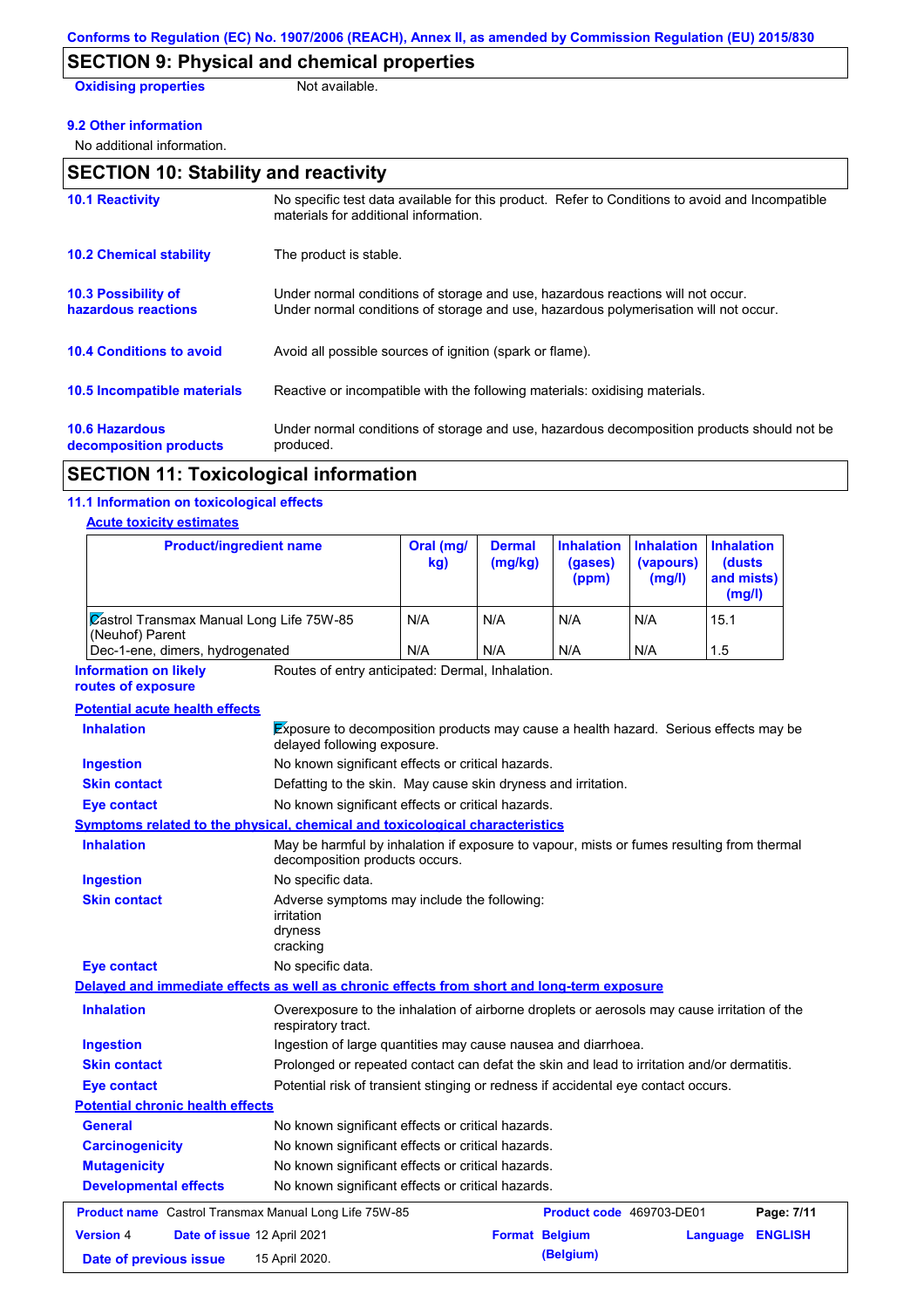## **SECTION 11: Toxicological information**

**Fertility effects** No known significant effects or critical hazards.

### **SECTION 12: Ecological information**

#### **12.1 Toxicity**

**Environmental hazards** Not classified as dangerous

#### **12.2 Persistence and degradability**

Not expected to be rapidly degradable.

#### **12.3 Bioaccumulative potential**

This product is not expected to bioaccumulate through food chains in the environment.

| <b>12.4 Mobility in soil</b>                                  |                                                                      |
|---------------------------------------------------------------|----------------------------------------------------------------------|
| <b>Soil/water partition</b><br>coefficient (K <sub>oc</sub> ) | Not available.                                                       |
| <b>Mobility</b>                                               | Spillages may penetrate the soil causing ground water contamination. |

#### **12.5 Results of PBT and vPvB assessment**

Product does not meet the criteria for PBT or vPvB according to Regulation (EC) No. 1907/2006, Annex XIII.

| 12.6 Other adverse effects          |                                                                                                                           |
|-------------------------------------|---------------------------------------------------------------------------------------------------------------------------|
| <b>Other ecological information</b> | Spills may form a film on water surfaces causing physical damage to organisms. Oxygen<br>transfer could also be impaired. |
|                                     |                                                                                                                           |

# **SECTION 13: Disposal considerations**

### **13.1 Waste treatment methods**

**Product**

**Methods of disposal**

**Hazardous waste** Yes. Where possible, arrange for product to be recycled. Dispose of via an authorised person/ licensed waste disposal contractor in accordance with local regulations.

# **European waste catalogue (EWC)**

| Waste code | <b>Waste designation</b>                |
|------------|-----------------------------------------|
| $130208*$  | other engine, gear and lubricating oils |

However, deviation from the intended use and/or the presence of any potential contaminants may require an alternative waste disposal code to be assigned by the end user.

#### **Packaging**

| <b>Methods of disposal</b> | Where possible, arrange for product to be recycled. Dispose of via an authorised person/<br>licensed waste disposal contractor in accordance with local regulations.                                                                    |
|----------------------------|-----------------------------------------------------------------------------------------------------------------------------------------------------------------------------------------------------------------------------------------|
| <b>Special precautions</b> | This material and its container must be disposed of in a safe way. Empty containers or liners<br>may retain some product residues. Avoid dispersal of spilt material and runoff and contact with<br>soil, waterways, drains and sewers. |
| <b>References</b>          | Commission 2014/955/EU<br>Directive 2008/98/EC                                                                                                                                                                                          |

## **SECTION 14: Transport information**

|                                            | <b>ADR/RID</b>                                               | <b>ADN</b>     | <b>IMDG</b>                        | <b>IATA</b>                       |
|--------------------------------------------|--------------------------------------------------------------|----------------|------------------------------------|-----------------------------------|
| 14.1 UN number                             | Not regulated.                                               | Not regulated. | Not regulated.                     | Not regulated.                    |
| 14.2 UN proper<br>shipping name            |                                                              |                |                                    |                                   |
| <b>14.3 Transport</b><br>hazard class(es)  |                                                              | ٠              |                                    |                                   |
| 14.4 Packing<br>group                      |                                                              |                |                                    |                                   |
|                                            | <b>Product name</b> Castrol Transmax Manual Long Life 75W-85 |                | Product code 469703-DE01           | Page: 8/11                        |
| <b>Version 4</b><br>Date of previous issue | Date of issue 12 April 2021<br>15 April 2020.                |                | <b>Format Belgium</b><br>(Belgium) | <b>ENGLISH</b><br><b>Language</b> |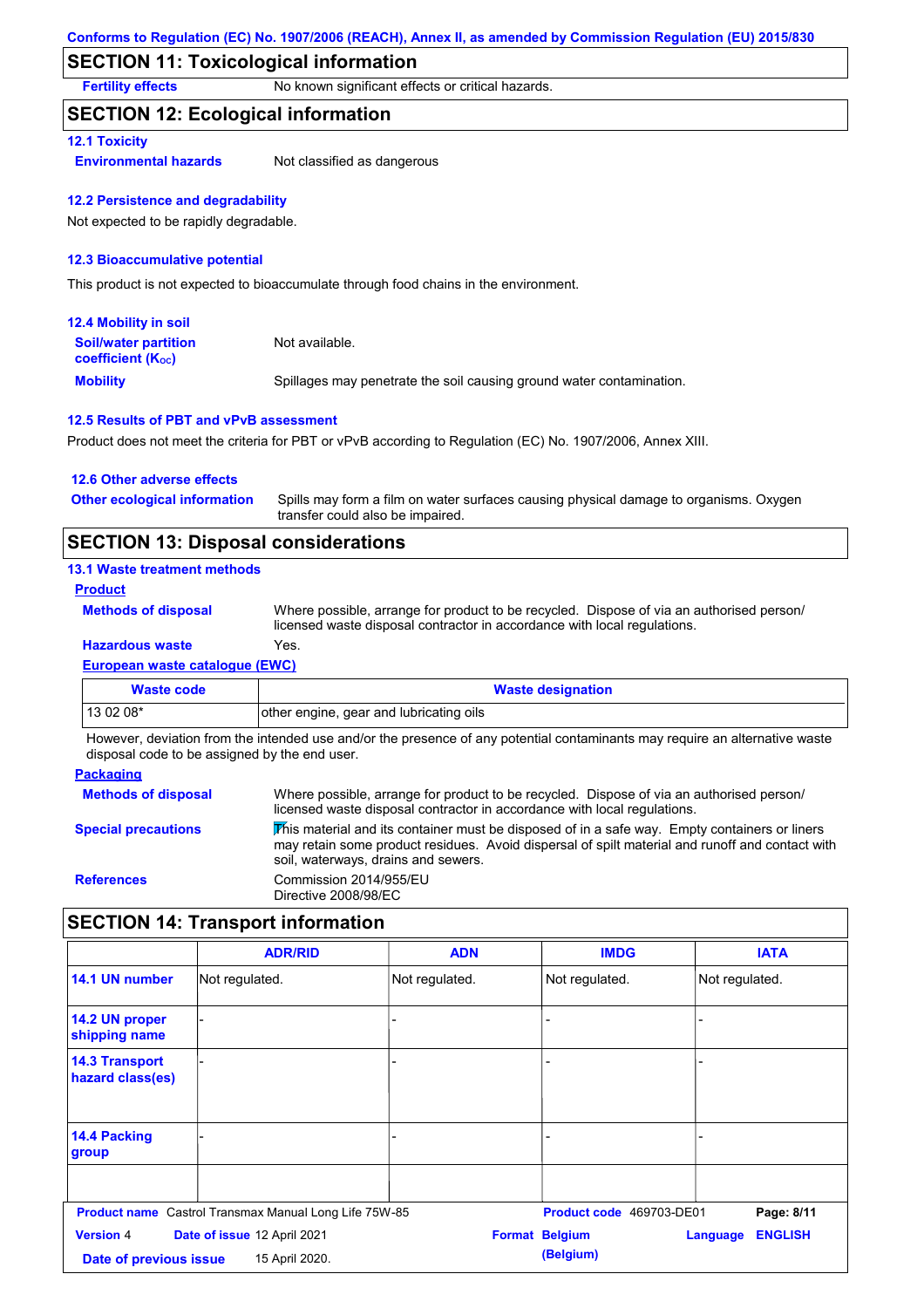#### **Conforms to Regulation (EC) No. 1907/2006 (REACH), Annex II, as amended by Commission Regulation (EU) 2015/830**

## **SECTION 14: Transport information**

| 14.5<br><b>Environmental</b><br>hazards | INo. | INo. | INo. | lNo. |
|-----------------------------------------|------|------|------|------|
| <b>Additional</b><br>information        |      |      |      |      |

**14.6 Special precautions for user** Not available.

#### **14.7 Transport in bulk according to IMO instruments** Not available.

## **SECTION 15: Regulatory information**

**Other regulations REACH Status** The company, as identified in Section 1, sells this product in the EU in compliance with the current requirements of REACH. **15.1 Safety, health and environmental regulations/legislation specific for the substance or mixture EU Regulation (EC) No. 1907/2006 (REACH) Annex XIV - List of substances subject to authorisation Substances of very high concern** None of the components are listed. All components are listed or exempted. All components are listed or exempted. All components are listed or exempted. At least one component is not listed. All components are active or exempted. All components are listed or exempted. All components are listed or exempted. **United States inventory (TSCA 8b) Australia inventory (AICS) Canada inventory China inventory (IECSC) Japan inventory (ENCS) Korea inventory (KECI) Philippines inventory (PICCS) Taiwan Chemical Substances Inventory (TCSI)** All components are listed or exempted. **Ozone depleting substances (1005/2009/EU)** Not listed. **Prior Informed Consent (PIC) (649/2012/EU)** Not listed. None of the components are listed. **Annex XIV EU - Water framework directive - Priority substances** None of the components are listed. **EU Regulation (EC) No. 1907/2006 (REACH) Annex XVII - Restrictions on the manufacture, placing on the market and use of certain dangerous substances, mixtures and articles** Not applicable.

#### **Seveso Directive**

This product is not controlled under the Seveso Directive.

| <b>15.2 Chemical safety</b> | A Chemical Safety Assessment has been carried out for one or more of the substances within  |
|-----------------------------|---------------------------------------------------------------------------------------------|
| assessment                  | this mixture. A Chemical Safety Assessment has not been carried out for the mixture itself. |

| <b>Product name</b> Castrol Transmax Manual Long Life 75W-85 |  |                             | <b>Product code</b> 469703-DE01 |                       | Page: 9/11              |  |
|--------------------------------------------------------------|--|-----------------------------|---------------------------------|-----------------------|-------------------------|--|
| <b>Version 4</b>                                             |  | Date of issue 12 April 2021 |                                 | <b>Format Belgium</b> | <b>Language ENGLISH</b> |  |
| Date of previous issue                                       |  | 15 April 2020.              |                                 | (Belgium)             |                         |  |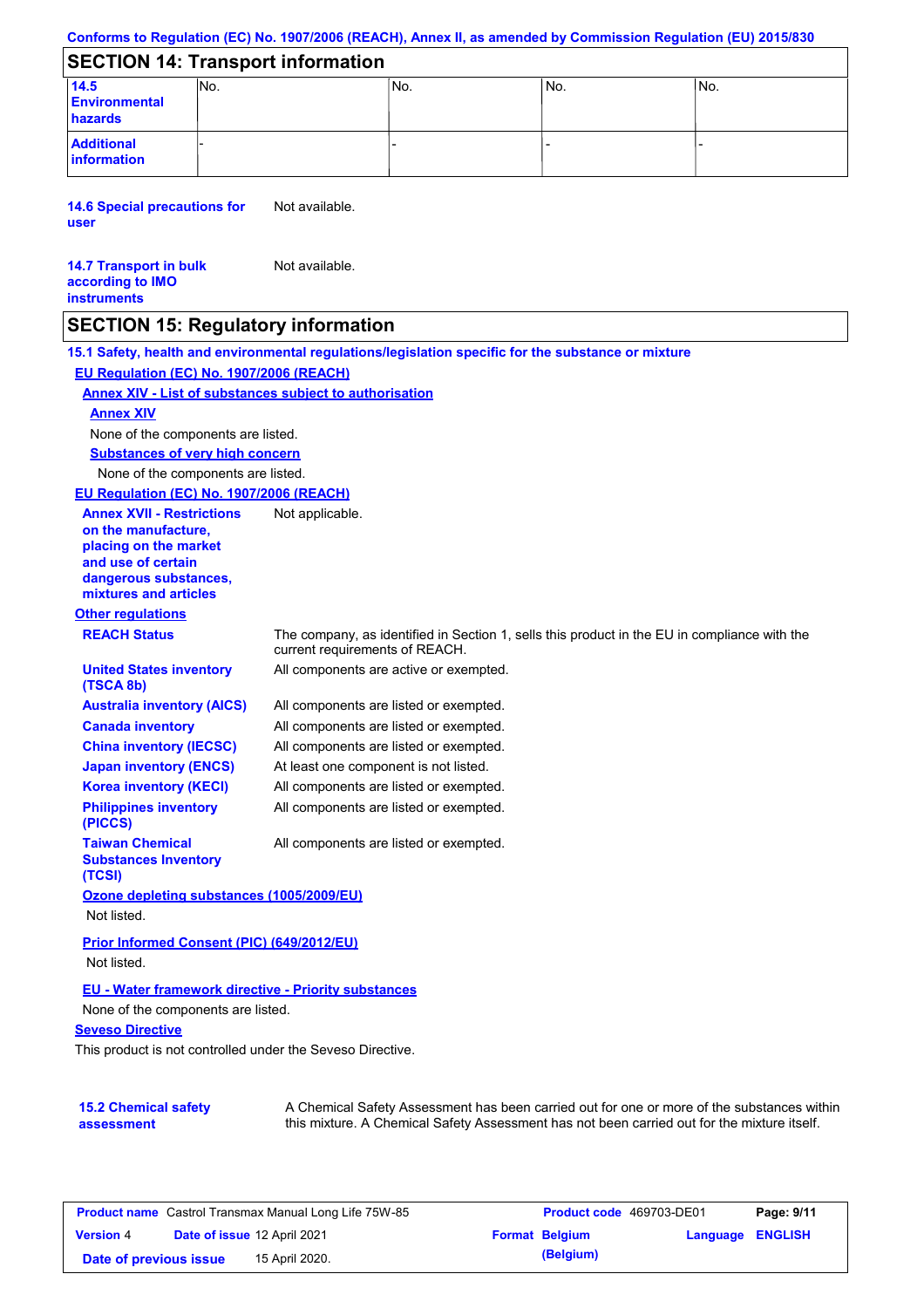# **SECTION 16: Other information**

| <b>Abbreviations and acronyms</b> | ADN = European Provisions concerning the International Carriage of Dangerous Goods by                                                                              |
|-----------------------------------|--------------------------------------------------------------------------------------------------------------------------------------------------------------------|
|                                   | Inland Waterway<br>ADR = The European Agreement concerning the International Carriage of Dangerous Goods by                                                        |
|                                   | Road                                                                                                                                                               |
|                                   | ATE = Acute Toxicity Estimate                                                                                                                                      |
|                                   | BCF = Bioconcentration Factor                                                                                                                                      |
|                                   | CAS = Chemical Abstracts Service                                                                                                                                   |
|                                   | CLP = Classification, Labelling and Packaging Regulation [Regulation (EC) No. 1272/2008]                                                                           |
|                                   | CSA = Chemical Safety Assessment                                                                                                                                   |
|                                   | CSR = Chemical Safety Report                                                                                                                                       |
|                                   | DMEL = Derived Minimal Effect Level                                                                                                                                |
|                                   | DNEL = Derived No Effect Level                                                                                                                                     |
|                                   | EINECS = European Inventory of Existing Commercial chemical Substances                                                                                             |
|                                   | ES = Exposure Scenario                                                                                                                                             |
|                                   | EUH statement = CLP-specific Hazard statement                                                                                                                      |
|                                   | EWC = European Waste Catalogue                                                                                                                                     |
|                                   | GHS = Globally Harmonized System of Classification and Labelling of Chemicals                                                                                      |
|                                   | IATA = International Air Transport Association                                                                                                                     |
|                                   | IBC = Intermediate Bulk Container                                                                                                                                  |
|                                   | IMDG = International Maritime Dangerous Goods                                                                                                                      |
|                                   | LogPow = logarithm of the octanol/water partition coefficient                                                                                                      |
|                                   | MARPOL = International Convention for the Prevention of Pollution From Ships, 1973 as                                                                              |
|                                   | modified by the Protocol of 1978. ("Marpol" = marine pollution)                                                                                                    |
|                                   | OECD = Organisation for Economic Co-operation and Development                                                                                                      |
|                                   | PBT = Persistent, Bioaccumulative and Toxic                                                                                                                        |
|                                   | <b>PNEC = Predicted No Effect Concentration</b>                                                                                                                    |
|                                   | REACH = Registration, Evaluation, Authorisation and Restriction of Chemicals Regulation                                                                            |
|                                   | [Regulation (EC) No. 1907/2006]                                                                                                                                    |
|                                   | RID = The Regulations concerning the International Carriage of Dangerous Goods by Rail                                                                             |
|                                   | RRN = REACH Registration Number                                                                                                                                    |
|                                   | SADT = Self-Accelerating Decomposition Temperature                                                                                                                 |
|                                   | SVHC = Substances of Very High Concern                                                                                                                             |
|                                   | STOT-RE = Specific Target Organ Toxicity - Repeated Exposure                                                                                                       |
|                                   | STOT-SE = Specific Target Organ Toxicity - Single Exposure                                                                                                         |
|                                   | TWA = Time weighted average                                                                                                                                        |
|                                   | $UN = United Nations$                                                                                                                                              |
|                                   | UVCB = Complex hydrocarbon substance                                                                                                                               |
|                                   | VOC = Volatile Organic Compound                                                                                                                                    |
|                                   | vPvB = Very Persistent and Very Bioaccumulative                                                                                                                    |
|                                   | Varies = may contain one or more of the following $64741-88-4$ / RRN 01-2119488706-23,                                                                             |
|                                   | 64741-89-5 / RRN 01-2119487067-30, 64741-95-3 / RRN 01-2119487081-40, 64741-96-4/ RRN                                                                              |
|                                   | 01-2119483621-38, 64742-01-4 / RRN 01-2119488707-21, 64742-44-5 / RRN                                                                                              |
|                                   | 01-2119985177-24, 64742-45-6, 64742-52-5 / RRN 01-2119467170-45, 64742-53-6 / RRN                                                                                  |
|                                   | 01-2119480375-34, 64742-54-7 / RRN 01-2119484627-25, 64742-55-8 / RRN                                                                                              |
|                                   | 01-2119487077-29, 64742-56-9 / RRN 01-2119480132-48, 64742-57-0 / RRN                                                                                              |
|                                   | 01-2119489287-22, 64742-58-1, 64742-62-7 / RRN 01-2119480472-38, 64742-63-8,<br>64742-65-0 / RRN 01-2119471299-27, 64742-70-7 / RRN 01-2119487080-42, 72623-85-9 / |
|                                   | RRN 01-2119555262-43, 72623-86-0 / RRN 01-2119474878-16, 72623-87-1 / RRN                                                                                          |
|                                   | 01-2119474889-13                                                                                                                                                   |
|                                   |                                                                                                                                                                    |

**Procedure used to derive the classification according to Regulation (EC) No. 1272/2008 [CLP/GHS]**

| <b>Classification</b>                                                                  |                                    | <b>Justification</b>                                                        |
|----------------------------------------------------------------------------------------|------------------------------------|-----------------------------------------------------------------------------|
| Not classified.                                                                        |                                    |                                                                             |
| <b>Full text of abbreviated H</b><br><b>statements</b>                                 | H304<br>H332                       | May be fatal if swallowed and enters airways.<br>Harmful if inhaled.        |
| <b>Full text of classifications</b><br>[CLP/GHS]                                       | <b>Acute Tox. 4</b><br>Asp. Tox. 1 | <b>ACUTE TOXICITY - Category 4</b><br><b>ASPIRATION HAZARD - Category 1</b> |
| <b>History</b>                                                                         |                                    |                                                                             |
| Date of issue/Date of<br>revision                                                      | 12/04/2021                         |                                                                             |
| Date of previous issue                                                                 | 15/04/2020.                        |                                                                             |
| <b>Prepared by</b>                                                                     | <b>Product Stewardship</b>         |                                                                             |
| $\triangledown$ Indicates information that has changed from previously issued version. |                                    |                                                                             |

**Notice to reader**

| <b>Product name</b> Castrol Transmax Manual Long Life 75W-85 |  |                                    | Product code 469703-DE01 |                       | Page: 10/11      |  |
|--------------------------------------------------------------|--|------------------------------------|--------------------------|-----------------------|------------------|--|
| <b>Version 4</b>                                             |  | <b>Date of issue 12 April 2021</b> |                          | <b>Format Belgium</b> | Language ENGLISH |  |
| Date of previous issue                                       |  | 15 April 2020.                     |                          | (Belgium)             |                  |  |